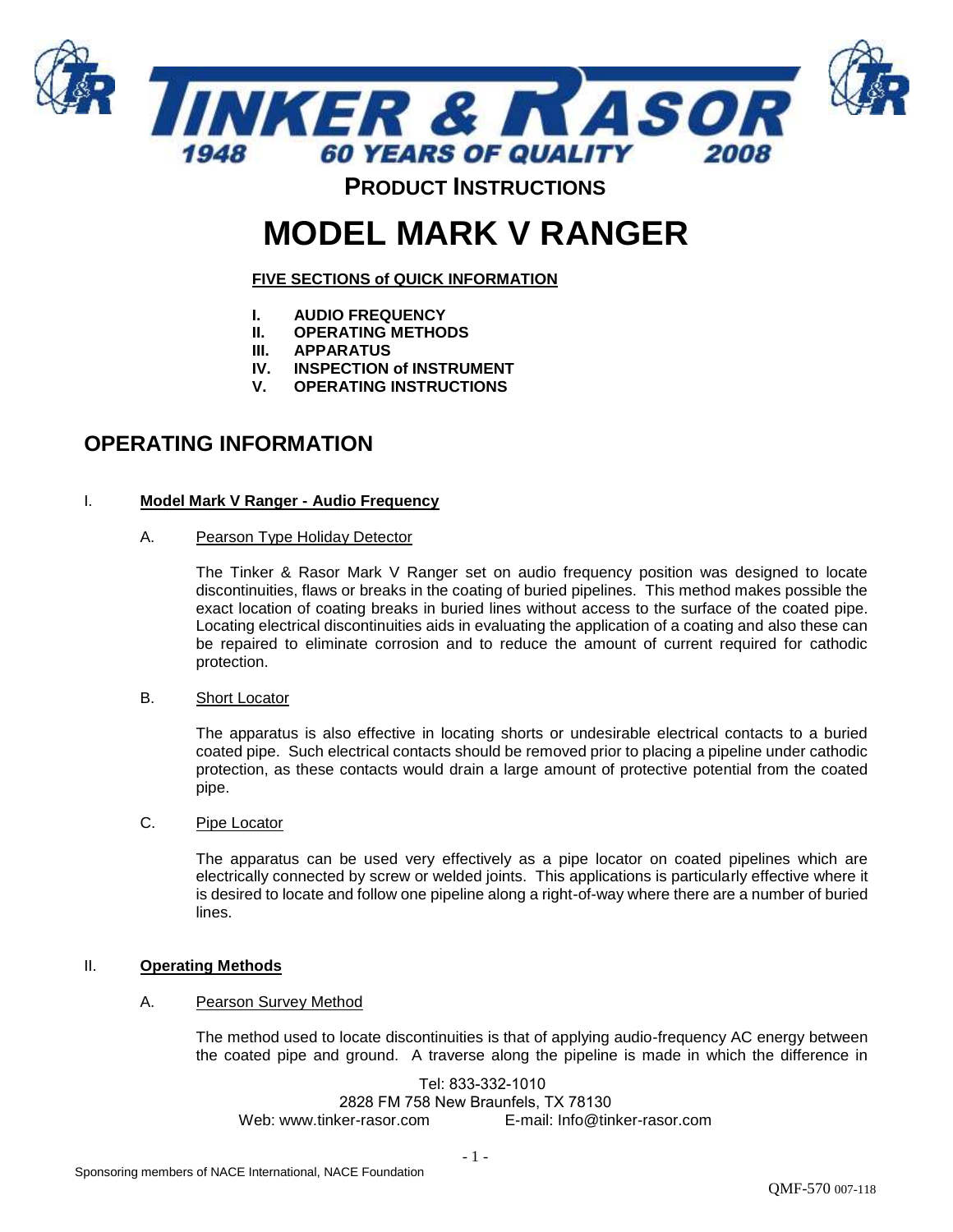

potential is indicated across approximately twenty to thirty feet of soil above the line. This potential difference is noted in the receiver. When an area is reached where the difference in potential is considerably greater than the average potential over the pipe, a discontinuity is assumed to lie under this area.

# B. Method of Locating Shorts

The method of locating shorts or contacts on a coated pipe is that of applying AC audio-frequency energy between the pipe and a remote ground connection. A traverse is made along the pipeline with a receiver equipped with a search coil. A short or contact is observed along the traverse where the average AC signal picked up over the line suddenly drops to a very low level. This is assumed to be a point directly above the contact.

## C. Method of Locating Pipe

An audio-frequency AC signal is placed between the coated pipe and a good ground connection. The receiver, containing a search coil, is passed over the area where the pipe is assumed to be located. As the receiver is moved back and forth in a horizontal plane over the pipe, a sharp null will occur in the received signal. The pipe to be located is assumed to be directly under this null. A well coated pipeline can be followed for a great distance by this method.

## III. **Apparatus**

The complete apparatus furnished with the Mark V Ranger Detector comprises the following:

- A. Receiver with battery\*
- B. Transmitter with battery\*
- C. Headphones, Stereo
- D. Shoe Cleats
- E. Connecting Cables
- F. Terminal Boards
- G. Carrying Case

\*Note: Li-Ion battery may be purchased as an optional accessory.

The Transmitter/Oscillator set on the audio-frequency position has been designed to use the latest developments in this type of instrumentation. A digitally synthesized circuit, the Transmitter/Oscillator converts low voltage DC to stable audio frequency AC directly by a highly efficient method.

## A. Transmitter/Oscillator

In order that a maximum of energy can be transferred from the Transmitter/Oscillator to the pipe, the output of the Transmitter/Oscillator is provided with automatic impedance match to the load. An interrupter is provided to make the signal more easily recognized. The interrupter is actuated by turning the Conductive/Inductive switch to the pulse position on the Transmitter/Oscillator.

B. Receiver

# Tel: 833-332-1010 2828 FM 758 New Braunfels, TX 78130

Web: www.tinker-rasor.com E-mail: Info@tinker-rasor.com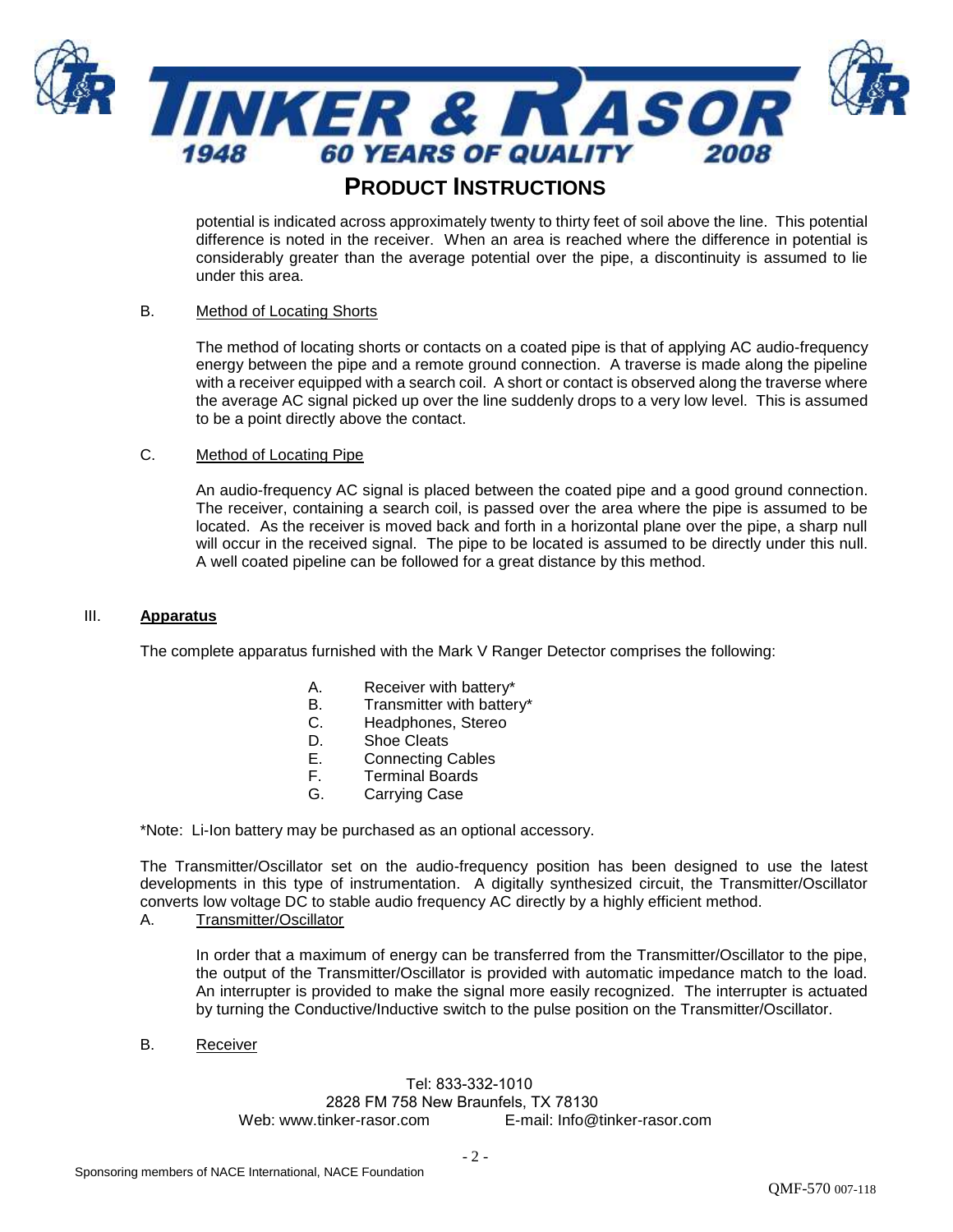

The Receiver employs a high gain amplifier and sharply tuned 750-cycle filter. Modern circuit design insures maximum circuit stability even when operated at ambient temperature extremes. The filter attenuates AC power line and other interferences, permitting operation in the vicinity of high-tension lines. A loudspeaker, with a volume control is built into the Receiver.

Plugging headphones into the jack marked **PHONES** disables the loudspeaker. Plugging the cables from the cleat terminal board into the jack marked INPUT automatically disconnects the search coil and connects the cleats to the amplifier. The meter gives a visual indication of signal intensity and also serves to check the battery condition. To test the battery, turn the Gain Switch to test and turn the Receiver on. Replace battery if necessary.

# C. Shoe Cleats

The shoe cleats provided with the detector have been designed for maximum foot comfort and for the most effective ground contact.

## D. Connecting Cables

All necessary connecting cables are furnished. Terminal Boards with belt loops are furnished to provide a convenient means of making the necessary connections between shoe cleats and the Receiver.

#### IV. **Instructions for Unpacking and Inspection**

Note the placement of the various components as received and repack in the same manner when not in use. If damage has occurred in shipment, file a claim with the carrier immediately. If it is necessary to contact your supplier or the manufacturer concerning damaged or missing items, be sure to include all the information such as serial numbers, purchase order number and invoice number. This will assure you of obtaining proper and expeditious service.

# V. **Operating Instructions**

#### A. Pearson Survey

The following components are required for a Pearson Survey of a buried pipeline:

- A. Transmitter/Oscillator
- B. Receiver
- C. Connecting Cables & Terminal Boards
- D. Two sets of Shoe Cleats
- E. Cleat Connecting Cables
- F. 25 Watt Oscillator (optional accessory, not required under normal conditions).
- G. Twelve-volt storage battery (not furnished, for use with optional oscillator).

#### Tel: 833-332-1010 2828 FM 758 New Braunfels, TX 78130 Web: www.tinker-rasor.com E-mail: Info@tinker-rasor.com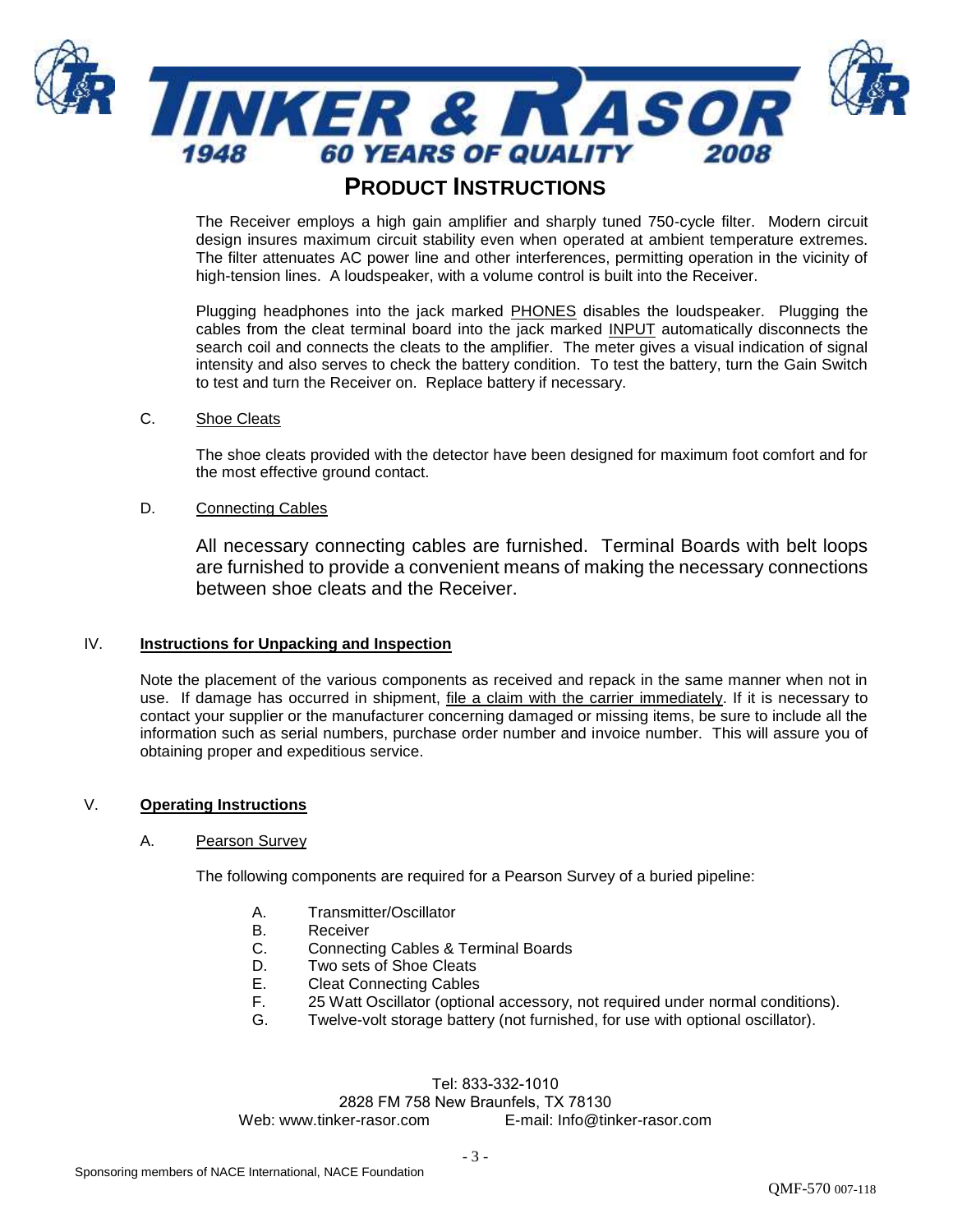

The Transmitter/Oscillator set on the audio-frequency position is placed along the pipeline at a point where an electrical connection can be made to the pipe. Test point lead wires are convenient connections. Plug the Pipe and Ground Terminal Board into the jack marked OUTPUT . The pipe lead wire is connected to the terminal marked PIPE. Connect the groundwire to the terminal marked GROUND and then to some metal structure which is in good electrical contact with the earth. If no structure is available, a ground rod can be driven into the earth and an electrical connection made to it.

If the optional 25-watt Oscillator is used, connect a 12-volt storage battery to the battery terminals, observing correct polarity. (RED is POSITIVE, BLACK is NEGATIVE). Turn the battery switch to "ON". the output indicator should glow.

The terminal boards should be attached to the belts of the operators. The board with the cord and plug is used by the operator who carries the Receiver. Both operators fasten cleats on their shoes, then attach cleat cables to each cleat, running the cable inside their pant legs. The key operator connects the wires from BOTH of his cleats to the LOWER terminal on his terminal board. The secondary operator connects the wires from both his cleats and one end of the long connecting cable to his terminal board. The other end of the connecting cable goes to the UPPER terminal of the key man's terminal board. The plug coming from the key man's terminal board is plugged into the jack marked OUTPUT on the Receiver. Set the Receiver to the audio-frequency position and turn the unit "ON". The apparatus is ready for use.

The traverse along the pipeline is made by walking over the pipe at a slow pace. Beginning adjacent to the Transmitter/Oscillator set the Receiver sensitivity so that the signal from the Transmitter/Oscillator can be heard at a very lower level. As progress away from the Transmitter/Oscillator is made, the signal may drop and the level can be raised again by increasing the sensitivity control. As the distance increases from the Transmitter/Oscillator, increase the Gain Switch to medium or high as required. A discontinuity is indicated by an INCREASE in average signal level, followed by a relatively sharp decrease, then another increase and then back to normal level as progress is made over the discontinuity.

The exact point of discontinuity lies under the point of decreased signal or null. This, then, is the point halfway between the two operators. If a series of discontinuities exist in close proximity to each other, the null effect may not be heard, or very difficult to observe. In this case, one man walks along the line and the other walks at right angles to the line and discontinuity is noted by an INCREASE in signal directly over the fault.

#### B. Locating Shorts or Contacts

The following components are required for locating line shorts:

- A. Transmitter/Oscillator and Receiver
- B. Terminal Board, Pipe and Ground
- C. Transmitter to Pipe Cable
- D. Ground Cable

The Transmitter/Oscillator and ground connections are made in the same manner as described in the PEARSON SURVEY above.

Tel: 833-332-1010 Turn on the Transmitter/Oscillator and the Receiver making sure that both are set on the audio-frequency position. Advance the Receiver sensitivity control until the 750-cycle tone is heard in the loudspeaker and

# 2828 FM 758 New Braunfels, TX 78130

Web: www.tinker-rasor.com E-mail: Info@tinker-rasor.com